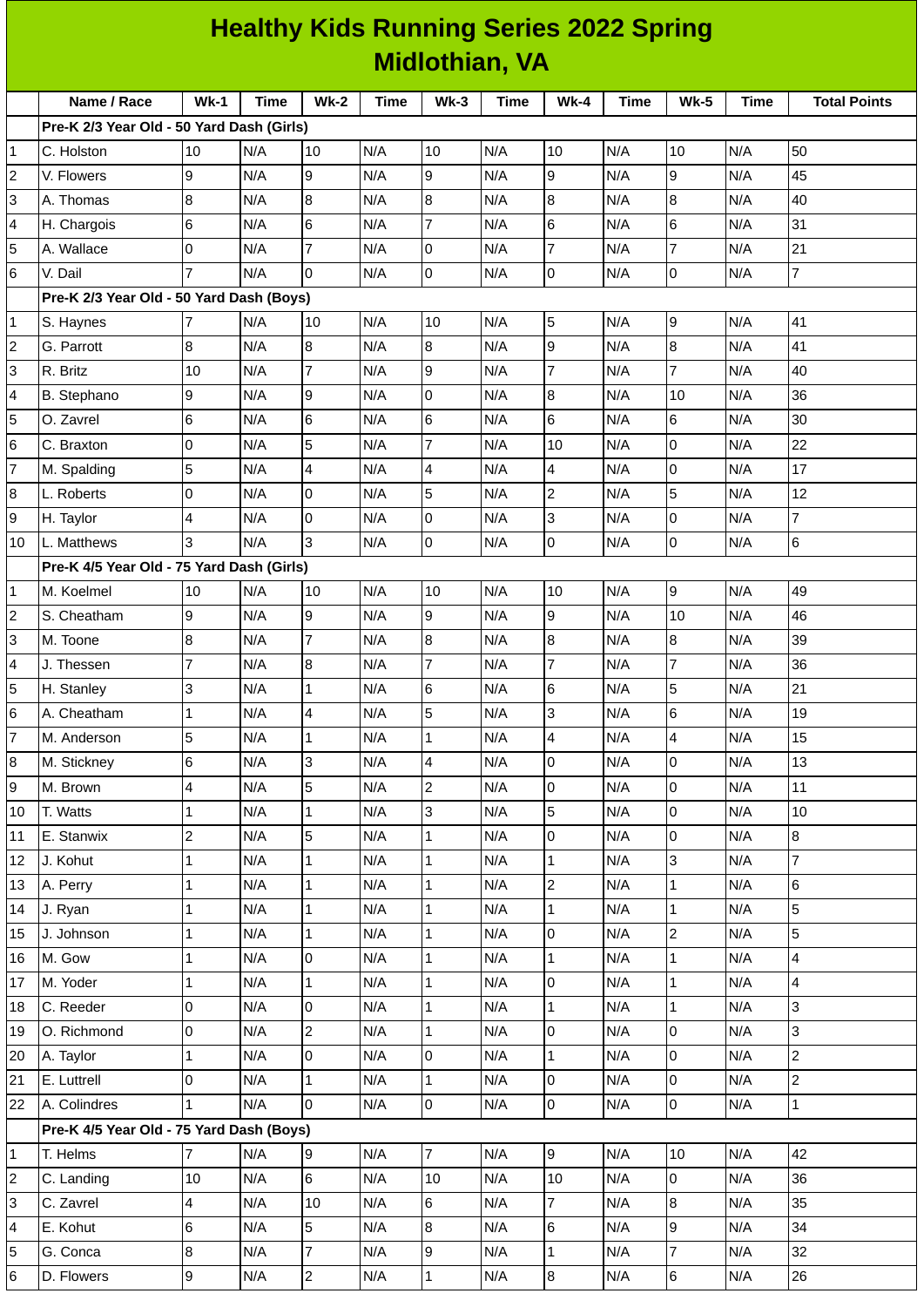## **Healthy Kids Running Series 2022 Spring Midlothian, VA**

| 7  | S. Johnson                                  | 1              | N/A   | 3              | N/A   | 5               | N/A   | 4              | N/A   | 5              | N/A   | 18             |
|----|---------------------------------------------|----------------|-------|----------------|-------|-----------------|-------|----------------|-------|----------------|-------|----------------|
| 8  | H. Holston                                  | 5              | N/A   | 4              | N/A   | 3               | N/A   | $\overline{c}$ | N/A   | 3              | N/A   | 17             |
| 9  | T. Britz                                    | 3              | N/A   | $\mathbf{1}$   | N/A   | 4               | N/A   | 3              | N/A   | 4              | N/A   | 15             |
| 10 | I. Braxton                                  | 0              | N/A   | $\bf{8}$       | N/A   | $\mathbf 1$     | N/A   | 1              | N/A   | 0              | N/A   | 10             |
| 11 | T. Juanarena                                | O              | N/A   | $\mathbf 1$    | N/A   | $\overline{0}$  | N/A   | 5              | N/A   | 0              | N/A   | 6              |
| 12 | J. Haynes                                   | 1              | N/A   | $\mathbf 1$    | N/A   | $\mathbf{1}$    | N/A   | $\mathbf 1$    | N/A   | $\mathbf 1$    | N/A   | 5              |
| 13 | C. McGowan                                  | $\mathbf{1}$   | N/A   | $\mathbf{1}$   | N/A   | $\mathbf{1}$    | N/A   | $\mathbf 1$    | N/A   | $\mathbf 1$    | N/A   | 5              |
| 14 | B. Koon                                     | 1              | N/A   | $\mathbf 1$    | N/A   | $\mathbf 1$     | N/A   | 1              | N/A   | $\mathbf 1$    | N/A   | 5              |
| 15 | T. Dolak                                    | $\overline{c}$ | N/A   | $\mathbf 1$    | N/A   | $\overline{c}$  | N/A   | 0              | N/A   | 0              | N/A   | 5              |
| 16 | N. Asghar                                   | 1              | N/A   | 0              | N/A   | $\mathbf 1$     | N/A   | 0              | N/A   | $\overline{c}$ | N/A   | $\overline{4}$ |
| 17 | L. Young                                    | 1              | N/A   | 0              | N/A   | $\mathbf{1}$    | N/A   | $\mathbf{1}$   | N/A   | 0              | N/A   | 3              |
| 18 | H. Young                                    | $\mathbf{1}$   | N/A   | 0              | N/A   | $\mathbf 1$     | N/A   | 1              | N/A   | 0              | N/A   | 3              |
| 19 | C. Harris                                   | 1              | N/A   | 0              | N/A   | $\mathbf 1$     | N/A   | $\mathbf 1$    | N/A   | 0              | N/A   | 3              |
| 20 | J. Wang                                     | 1              | N/A   | $\mathbf 1$    | N/A   | $\mathbf{1}$    | N/A   | 0              | N/A   | 0              | N/A   | 3              |
| 21 | O. Stafford                                 | 1              | N/A   | $\overline{0}$ | N/A   | $\overline{0}$  | N/A   | $\mathbf{1}$   | N/A   | 0              | N/A   | $\overline{c}$ |
| 22 | L. Potter                                   | 1              | N/A   | 0              | N/A   | $\overline{0}$  | N/A   | 0              | N/A   | 0              | N/A   | 1              |
| 23 | T. Crawford                                 | 1              | N/A   | 0              | N/A   | $\overline{0}$  | N/A   | 0              | N/A   | 0              | N/A   | $\mathbf{1}$   |
|    | Kindergarten & 1st Grade - 1/4 Mile (Girls) |                |       |                |       |                 |       |                |       |                |       |                |
| 1  | K. Crawford                                 | 9              | 01:24 | 10             | 01:24 | 10              | 01:23 | 10             | 01:24 | 10             | 01:24 | 49             |
| 2  | Q. Koelmel                                  | 10             | 01:23 | 9              | 01:25 | 9               | 01:25 | 9              | 01:25 | 9              | 01:26 | 46             |
| 3  | R. Koon                                     | 5              | 01:31 | 7              | 01:29 | $\mathbf{1}$    | 01:35 | $\mathbf 1$    | 01:39 | 8              | 01:28 | 22             |
| 4  | L. Anderson                                 | 1              | 01:38 | 5              | 01:34 | $\overline{8}$  | 01:30 | 6              | 01:32 | $\mathbf 1$    | 01:43 | 21             |
| 5  | T. Perry                                    | 3              | 01:32 | $\mathbf{1}$   | 03:07 | $\overline{1}$  | 01:36 | 8              | 01:29 | $\overline{7}$ | 01:32 | 20             |
| 6  | H. Watts                                    | 1              | 01:34 | 3              | 01:36 | 4               | 01:33 | 5              | 01:33 | 5              | 01:36 | 18             |
| 7  | G. Furfari                                  | $\mathbf{1}$   | 01:40 | 0              | N/A   | 4               | 01:33 | $\overline{7}$ | 01:31 | 6              | 01:35 | 18             |
| 8  | E. Dail                                     | 1              | 01:38 | 4              | 01:35 | $6\phantom{.}6$ | 01:32 | $\mathbf 1$    | 01:36 | 5              | 01:36 | 17             |
| 9  | E. McGowan                                  | 6              | 01:30 | 6              | 01:32 | $\mathbf 1$     | 01:52 | 1              | 01:37 | 1              | 01:42 | 15             |
| 10 | A. White                                    | 2              | 01:33 | 3              | 01:36 | 6               | 01:32 | 4              | 01:34 | 0              | N/A   | 15             |
| 11 | H. Nicklis                                  | $\overline{7}$ | 01:29 | $\bf{8}$       | 01:28 | $\overline{0}$  | N/A   | 0              | N/A   | 0              | N/A   | 15             |
| 12 | Q. D'Amato                                  | $\overline{c}$ | 01:33 | 0              | N/A   | 8               | 01:30 | $\overline{c}$ | 01:35 | 0              | N/A   | 12             |
| 13 | H. Green                                    | 5              | 01:31 | $\mathbf{1}$   | 01:43 | $\overline{1}$  | 01:42 | $\mathbf 1$    | 01:38 | 3              | 01:39 | 11             |
| 14 | O. Cheatham                                 | $\mathbf{1}$   | 01:35 | $\mathbf{1}$   | 01:43 | $\mathbf{1}$    | 01:43 | 4              | 01:34 | 3              | 01:39 | $10\,$         |
| 15 | C. Barker                                   | 8              | 01:26 | 0              | N/A   | 0               | N/A   | 0              | N/A   | 0              | N/A   | 8              |
| 16 | E. Zwerdling                                | $\mathbf{1}$   | 01:41 | $\mathbf{1}$   | 01:44 | $\mathbf{1}$    | 01:40 | $\mathbf{1}$   | 01:43 | $\mathbf{1}$   | 01:43 | 5              |
| 17 | <b>B.</b> Allen                             | 1              | 02:30 | $\mathbf{1}$   | 02:16 | $\mathbf 1$     | 02:04 | 1              | 02:05 | $\mathbf{1}$   | 02:08 | 5              |
| 18 | R. Vinores                                  | $\mathbf{1}$   | 02:20 | $\mathbf 1$    | 02:23 | $\mathbf{1}$    | 02:19 | $\mathbf 1$    | 02:17 | $\mathbf{1}$   | 02:17 | 5              |
| 19 | E. Johnson                                  | $\overline{0}$ | N/A   | $\mathbf{1}$   | 01:41 | $\overline{1}$  | 01:49 | $\mathbf{1}$   | 01:47 | $\mathbf 1$    | 01:54 | 4              |
| 20 | H. Kilgo                                    | $\mathbf{1}$   | 01:43 | $\mathbf{1}$   | 01:50 | $\overline{1}$  | 01:43 | 0              | N/A   | $\mathbf{1}$   | 01:49 | 4              |
| 21 | R. Kinnear                                  | $\mathbf{1}$   | 02:40 | $\mathbf{1}$   | 02:54 | $\overline{1}$  | 02:54 | 0              | N/A   | $\mathbf 1$    | 02:53 | $\overline{4}$ |
| 22 | S. Tauchen                                  | $\mathbf{1}$   | 01:51 | 1              | 01:43 | $\mathbf{1}$    | 01:40 | 1              | 01:36 | 0              | N/A   | $\overline{4}$ |
| 23 | Z. Asghar                                   | $\mathbf{1}$   | 01:40 | 0              | N/A   | $\overline{c}$  | 01:34 | 0              | N/A   | $\mathbf{1}$   | 01:41 | 4              |
| 24 | A. Roberts                                  | 0              | N/A   | $\mathbf{1}$   | 01:45 | $\overline{1}$  | 01:54 | 0              | N/A   | $\mathbf{1}$   | 01:51 | 3              |
| 25 | A. Schumann                                 | 1              | 02:12 | 0              | N/A   | $\mathbf{1}$    | 02:15 | 0              | N/A   | $\mathbf 1$    | 02:42 | 3              |
| 26 | A. Luttrell                                 | 0              | N/A   | $\mathbf{1}$   | 01:38 | $\mathbf{1}$    | 01:40 | 0              | N/A   | 0              | N/A   | $\mathbf{2}$   |
| 27 | C. Stickney                                 | $\mathbf{1}$   | 01:44 | $\overline{0}$ | N/A   | $\mathbf{1}$    | 01:51 | 0              | N/A   | 0              | N/A   | $\overline{2}$ |
|    | Kindergarten & 1st Grade - 1/4 Mile (Boys)  |                |       |                |       |                 |       |                |       |                |       |                |
| 1  | J. Goff                                     | 10             | 01:16 | 10             | 01:16 | 10              | 01:16 | 10             | 01:17 | 10             | 01:18 | 50             |
| 2  | C. Murry                                    | 9              | 01:20 | 9              | 01:21 | O               | N/A   | 9              | 01:26 | 9              | 01:25 | 36             |
| 3  | W. Stanley                                  | $\,6$          | 01:32 | 8              | 01:30 | 4               | 01:33 | 4              | 01:35 | 3              | 01:35 | 25             |
|    |                                             |                |       |                |       |                 |       |                |       |                |       |                |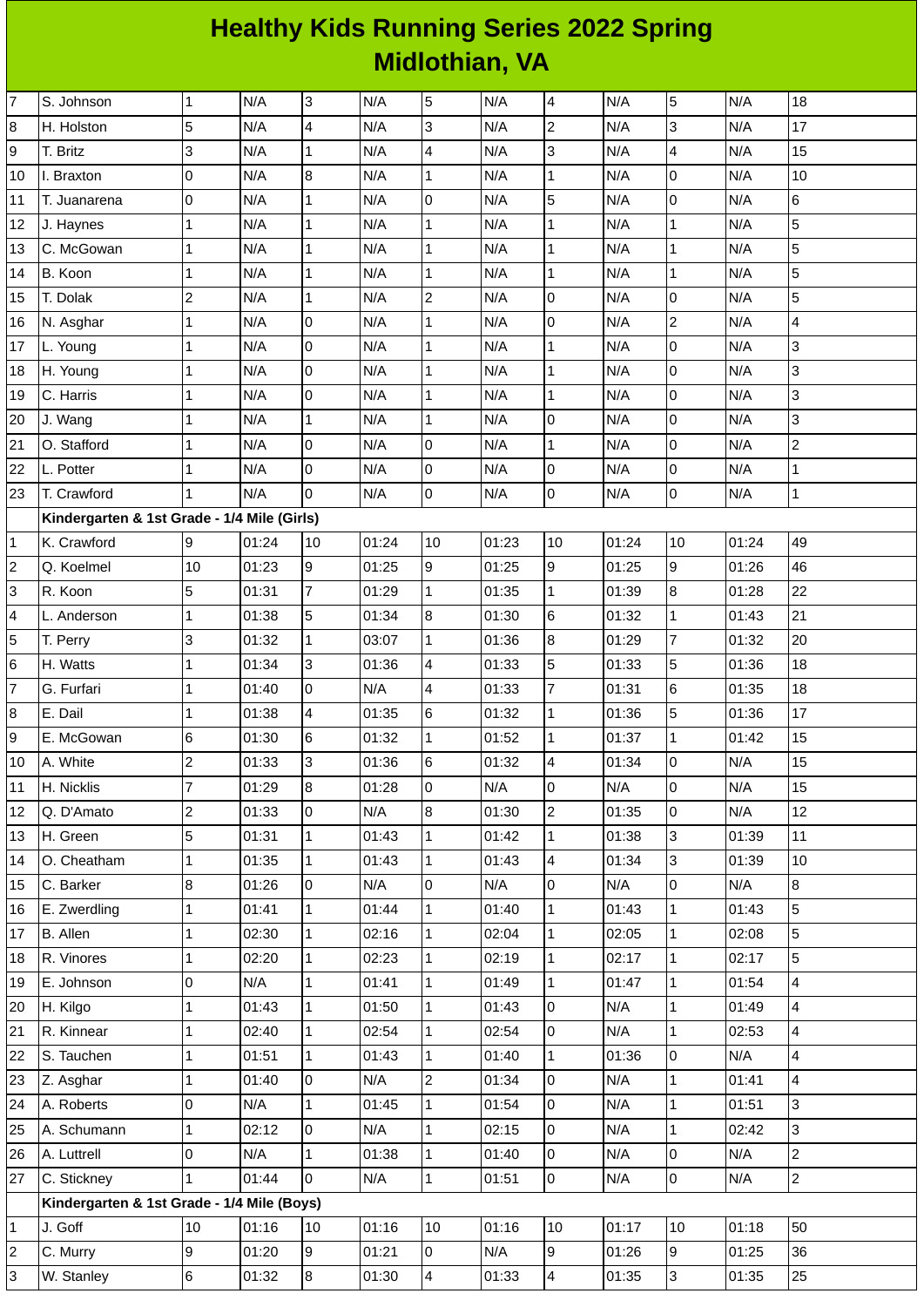## **Healthy Kids Running Series 2022 Spring Midlothian, VA**

| 4                       | M. Contreras                       | $\overline{0}$ | N/A   | $\mathbf 1$    | 01:37 | l9              | 01:27 | $\bf{8}$       | 01:27 | $\overline{7}$           | 01:29 | 25             |
|-------------------------|------------------------------------|----------------|-------|----------------|-------|-----------------|-------|----------------|-------|--------------------------|-------|----------------|
| 5                       | L. Helms                           | $\overline{7}$ | 01:31 | $\bf{8}$       | 01:30 | $\overline{0}$  | N/A   | $\mathbf{1}$   | 02:06 | 8                        | 01:26 | 24             |
| 6                       | W. Allen                           | 0              | N/A   | 4              | 01:32 | $\bf{8}$        | 01:29 | 5              | 01:30 | 5                        | 01:33 | 22             |
| 7                       | K. Roberts                         | 0              | N/A   | 3              | 01:33 | $\overline{7}$  | 01:30 | 6              | 01:29 | 6                        | 01:31 | 22             |
| 8                       | C. Branch                          | $\mathbf{1}$   | 01:40 | 6              | 01:31 | $\overline{7}$  | 01:30 | 0              | N/A   | $\overline{\mathcal{A}}$ | 01:34 | 18             |
| 9                       | H. Gow                             | $\overline{1}$ | 01:47 | $\mathsf 0$    | N/A   | 5               | 01:31 | $\overline{7}$ | 01:28 | $\overline{c}$           | 01:37 | 15             |
| 10                      | <b>B.</b> Little                   | $\overline{c}$ | 01:38 | $\,$ 6         | 01:31 | $\mathbf{1}$    | 01:39 | 3              | 01:37 | $\mathbf{1}$             | 01:49 | 13             |
| 11                      | N. Vinores                         | 4              | 01:36 | $\mathbf 1$    | 01:45 | 3               | 01:36 | 1              | 01:44 | $\mathbf 1$              | 01:44 | 10             |
| 12                      | S. Nwatu                           | 8              | 01:24 | $\mathbf{1}$   | 02:37 | $\mathbf{1}$    | 02:04 | 0              | N/A   | 0                        | N/A   | 10             |
| 13                      | H. McGowan                         | 3              | 01:37 | $\mathbf{1}$   | 01:44 | $\overline{0}$  | N/A   | $\mathbf{1}$   | 01:40 | $\mathbf{1}$             | 01:43 | 6              |
| 14                      | E. Weinert                         | $\mathbf{1}$   | 02:10 | $\mathbf 1$    | 01:57 | $\mathbf{1}$    | 01:57 | $\mathbf{1}$   | 01:51 | $\mathbf{1}$             | 02:02 | 5              |
| 15                      | T. D'Amato                         | $\overline{1}$ | 01:42 | $\mathbf{1}$   | 01:37 | $\mathbf{1}$    | 01:46 | $\overline{c}$ | 01:39 | 0                        | N/A   | 5              |
| 16                      | R. Richardson                      | 5              | 01:35 | 0              | N/A   | $\overline{0}$  | N/A   | 0              | N/A   | 0                        | N/A   | 5              |
| 17                      | L. Osborne                         | O              | N/A   | $\mathbf{1}$   | 02:12 | $\overline{1}$  | 02:15 | $\mathbf{1}$   | 02:09 | $\mathbf 1$              | 02:24 | 4              |
| 18                      | Q. Ryan                            | $\mathbf{1}$   | 01:59 | $\mathbf{1}$   | 01:57 | $\mathbf{1}$    | 01:49 | 0              | N/A   | $\mathbf 1$              | 01:59 | 4              |
| 19                      | J. Stanwix                         | 0              | N/A   | $\overline{c}$ | 01:35 | $\overline{c}$  | 01:37 | 0              | N/A   | 0                        | N/A   | $\overline{4}$ |
| 20                      | <b>B.</b> Richardson               | O              | N/A   | 0              | N/A   | $\mathbf 1$     | 01:42 | $\mathbf{1}$   | 01:40 | $\mathbf 1$              | 01:43 | 3              |
| 21                      | S. Dane                            | <sup>0</sup>   | N/A   | $\overline{0}$ | N/A   | $\mathbf{1}$    | 01:56 | 0              | N/A   | 0                        | N/A   | $\mathbf 1$    |
|                         | 2nd & 3rd Grade - 1/2 Mile (Girls) |                |       |                |       |                 |       |                |       |                          |       |                |
| 1                       | A. Chester                         | 9              | 03:37 | 10             | 03:31 | 10              | 03:30 | 10             | 03:29 | 10                       | 03:43 | 49             |
| 2                       | E. Weinert                         | 6              | 04:23 | $\overline{7}$ | 04:15 | $\overline{7}$  | 04:02 | 9              | 03:51 | 9                        | 03:45 | 38             |
| 3                       | M. Richardson                      | $\overline{7}$ | 04:22 | 6              | 04:21 | $\overline{8}$  | 04:01 | 8              | 04:05 | 0                        | N/A   | 29             |
| 4                       | C. Brown                           | 10             | 03:29 | 9              | 03:39 | 9               | 03:33 | 0              | N/A   | 0                        | N/A   | 28             |
| 5                       | L. Green                           | 8              | 03:56 | 0              | N/A   | $\overline{0}$  | N/A   | 0              | N/A   | 8                        | 04:07 | 16             |
|                         |                                    |                |       |                |       |                 |       |                |       |                          |       |                |
| 6                       | L. Toone                           | $\Omega$       | N/A   | $\bf{8}$       | 04:14 | $6\phantom{.}6$ | 04:08 | 0              | N/A   | 0                        | N/A   | 14             |
|                         | 2nd & 3rd Grade - 1/2 Mile (Boys)  |                |       |                |       |                 |       |                |       |                          |       |                |
| $\mathbf{1}$            | D. Negreiros                       | 10             | 03:00 | 9              | 03:08 | 10              | 02:57 | 10             | 03:01 | 10                       | 03:06 | 49             |
| 2                       | G. Kohut                           | 9              | 03:01 | 10             | 03:05 | 9               | 02:58 | 9              | 03:05 | 9                        | 03:08 | 46             |
| 3                       | E. Thessen                         | $\bf{8}$       | 03:06 | $\bf 8$        | 03:10 | 8               | 03:08 | $\bf{8}$       | 03:06 | $\overline{7}$           | 03:15 | 39             |
| 4                       | W. White                           | 5              | 03:23 | 8              | 03:10 | 4               | 03:32 | 6              | 03:16 | 8                        | 03:11 | 31             |
| 5                       | J. Johnson                         | $\mathbf{1}$   | 03:33 | $6\phantom{.}$ | 03:14 | 5               | 03:27 | 4              | 03:21 | $\overline{7}$           | 03:15 | 23             |
| 6                       | J. Little                          | 4              | 03:25 | $\overline{c}$ | 03:25 | 3               | 03:36 | 7              | 03:15 | 3                        | 03:37 | 19             |
| 7                       | S. Zaharias                        | 6              | 03:22 | 5              | 03:15 | $\overline{7}$  | 03:12 | 0              | N/A   | 0                        | N/A   | 18             |
| 8                       | L. Chester                         | $\overline{c}$ | 03:27 | $\mathbf{1}$   | 03:27 | O               | N/A   | 5              | 03:18 | 5                        | 03:19 | 13             |
| 9                       | L. Stanwix                         | 3              | 03:26 | 4              | 03:18 | $6\phantom{.}6$ | 03:21 | 0              | N/A   | 0                        | N/A   | 13             |
| 10                      | C. Landing                         | $\overline{7}$ | 03:20 | 4              | 03:18 | l0              | N/A   | 0              | N/A   | 0                        | N/A   | 11             |
| 11                      | E. Contreras                       | $\overline{0}$ | N/A   | $\mathbf{1}$   | 03:26 | O               | N/A   | 3              | 03:25 | 4                        | 03:30 | 8              |
| 12                      | A. Conca                           | $\mathbf{1}$   | 03:53 | $\mathbf{1}$   | 03:39 | $\overline{1}$  | 03:40 | $\mathbf{1}$   | 03:39 | 3                        | 03:37 | $\overline{7}$ |
| 13                      | R. Murray                          | $\mathbf{1}$   | 03:48 | $\mathbf{1}$   | 03:46 | $\mathbf{1}$    | 03:40 | $\overline{2}$ | 03:35 | $\mathbf{1}$             | 03:44 | 6              |
| 14                      | M. Goff                            | $\mathbf{1}$   | 03:38 | 1              | 03:30 | $\overline{c}$  | 03:38 | $\mathbf{1}$   | 03:36 | $\mathbf{1}$             | 03:46 | 6              |
| 15                      | I. Schumann                        | $\mathbf{1}$   | 05:04 | 0              | N/A   | $\mathbf{1}$    | 03:56 | $\mathbf{1}$   | 03:53 | $\mathbf{1}$             | 04:12 | 4              |
| 16                      | T. Kilgo                           | $\mathbf{1}$   | 04:30 | $\mathbf{1}$   | 04:56 | $\mathbf 1$     | 04:43 | 0              | N/A   | $\mathbf{1}$             | 04:31 | 4              |
| 17                      | L. Droste                          | $\mathbf{1}$   | 03:30 | 0              | N/A   | $\overline{0}$  | N/A   | 0              | N/A   | 0                        | N/A   | $\mathbf{1}$   |
|                         | 4th & 5th Grade - 1 Mile (Girls)   |                |       |                |       |                 |       |                |       |                          |       |                |
| 1                       | F. Ryan                            | 9              | 08:37 | 9              | 08:40 | 10              | 08:04 | 10             | 08:00 | 9                        | 08:40 | 47             |
| $\overline{\mathbf{c}}$ | N. Brown                           | 10             | 07:51 | 8              | 08:52 | 9               | 08:24 | 10             | 08:00 | 8                        | 08:49 | 45             |
| 3                       | S. Hawkins                         | $\overline{7}$ | 09:32 | 10             | 07:49 | 8               | 09:01 | 0              | N/A   | 10                       | 07:50 | 35             |
| 4                       | A. Little                          | 8              | 09:31 | $\overline{7}$ | 09:06 | $\overline{7}$  | 09:55 | 8              | 09:06 | 0                        | N/A   | 30             |